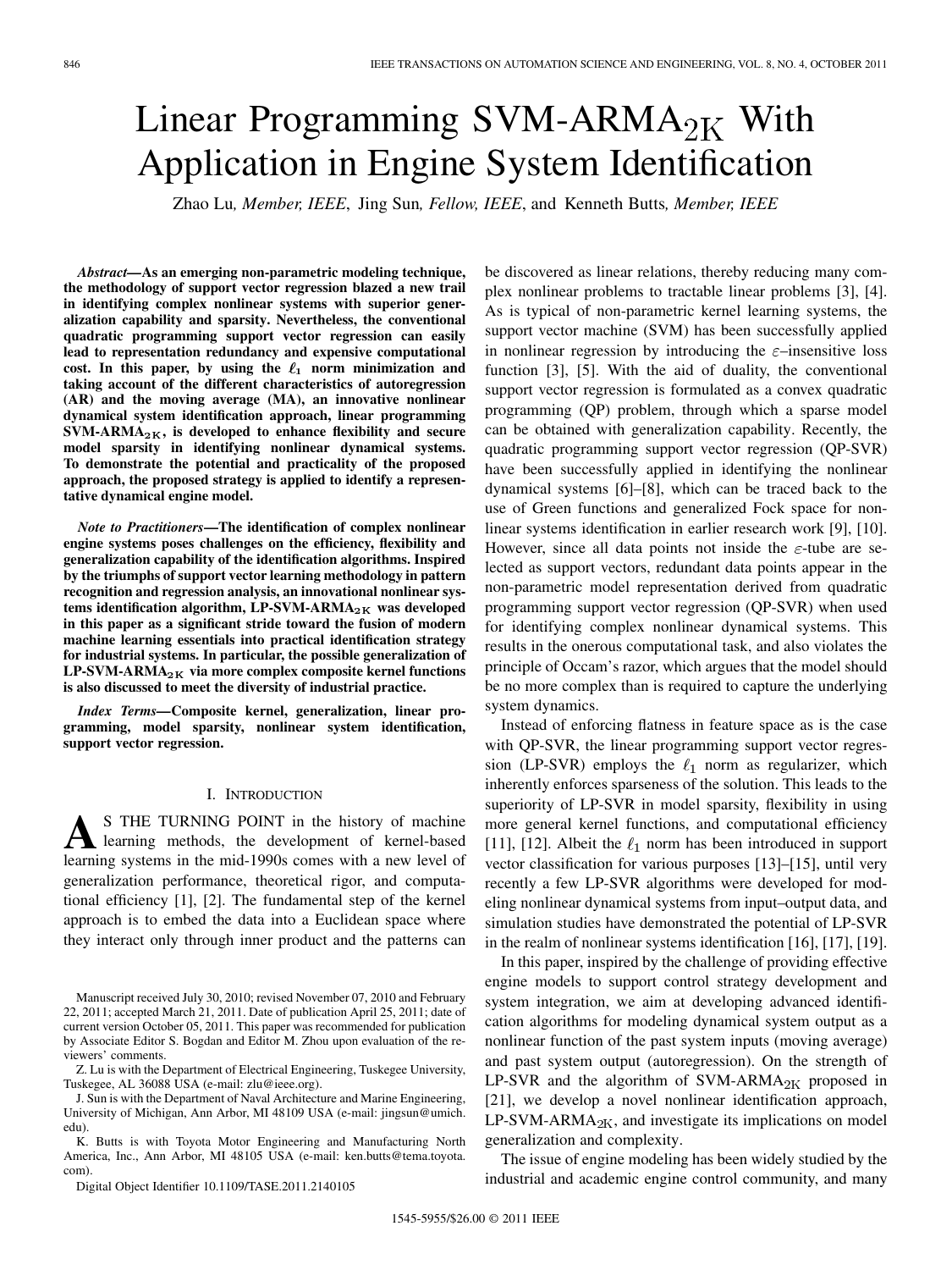different types of models with different levels of complexity and fidelity can be found in the literature [18]–[20]. Existing engine models that serve to support engine control and calibration are often phenomenological in nature and they generally can be categorized into two classes: the gray-box models where certain first principles are combined with system identification techniques in the modeling process, and the black-box models which rely primarily on data and regression techniques for model development. While the thermodynamic process associated with engine operation has many statistical characteristics and empirical engine mapping is a common practice, the engine modeling has been rarely attacked from the angle of non-parametric statistical learning. Hence, our research presented in this paper also sheds light on non-parametric statistical modeling for engine systems.

The following generic notations will be used throughout this paper: non-boldface symbols such as  $x, \alpha, C, \cdots$  refer to scalar valued objects, lower case boldface symbols such as  $x, y, \beta, \cdots$ refer to vector valued objects, and finally capital boldface symbols such as  $K_1, K_2, \dots$ , will be used for matrices.

### II. MOTIVATION AND INNOVATION

Conventionally, the problem of system identification consists of setting up a suitably parameterized identification model and adjusting the parameters of the model to optimize a performance function based on the error between the system to be modeled and the identification model outputs. Contrary to that, the identification model obtained by support vector regression is non-parametric and represented as the kernel expansion on the support vectors, which are the data points in a selected subset of the training data [4], [5].

As an important member in the family of kernel methods, the SVM is a universal approach for estimating the multidimensional function *per se*. It has been gaining popularity in the field of pattern recognition and nonlinear regression. On the other hand, due to the fact that SVM represents the model as a kernel expansion on the support vectors, the model sparsity, which is defined as the ratio of the number of SVs to the number of all training data points, is the key to alleviate redundancy and control model complexity. Pursuant to Occam's razor principle, also known as the parsimonious principle, which ensures the simplest possible model that explains the data, low sparsity is closely related to model generalization and nonlinear model building. Otherwise, the size of a nonlinear model can easily become explosively large, which usually results in the degradation of the generalization capability. In an attempt to secure the succinct model with less computational effort, the LP-SVR capitalizes on the  $\ell_1$  norm of the coefficients vector in the kernel expansion as a regularization term for controlling the model complexity and structural risk.

Most of the earlier works in applying support vector learning to nonlinear systems identification [6], [7], [16], [17] treat the issue of systems identification as a general regression problem. However, in the scenario of nonlinear dynamical systems identification, the regressor used for identifying the NARX (Nonlinear AutoRegressive eXogenous) model consists of two parts: autoregression (AR) and moving average (MA). This is quite different from the regressor used for general function approximation problems and, in particular, AR and MA may affect the output of the dynamical system differently. This is the motivation for using the composite kernel in the context of LP-SVM, which leads to a new powerful tool, LP-SVM-ARMA $_{2K}$ , for nonlinear dynamical system identification. With the capability of characterizing the roles of AR and MA by different kernel functions, the LP-SVM-ARMA $_{2K}$  provides more flexibility in representing nonlinear dynamical systems and underpins advanced analysis. In [21], the composite kernel has been used for the QP-SVR in identifying the nonlinear dynamical systems, where the primal regression problem needs to be converted into its dual for being cast in terms of the kernel functions. In [22], the least square SVM with composite kernel is adopted to predict chaotic time series, where the main problem is the loss of sparsity.

In this research, the simulation experiments on an inline four cylinder engine system are conducted to evaluate the utility of the proposed algorithm, and the results provide compelling evidence and a basis for optimism.

# III. LP-SVM-ARMA

Consider a nonlinear dynamical system with  $m$  inputs  $u^1, u^2, \cdots u^m$  and single output y, at the time instant  $t_n$  the states of the discrete-time processes of the output and multiple inputs are denoted by the vectors and  $\boldsymbol{u}_n = [\boldsymbol{u}_n^1, \boldsymbol{u}_n^2, \cdots, \boldsymbol{u}_n^m]^T$  , where  $, j = 1, 2, \dots, m$ . Hence,  $\mathbf{z}_n = [\mathbf{y}_{n-1}^T, \mathbf{u}_n^T]^T$  is the vector concatenation of the output and input states at that instant. It is assumed that  $P$  and  $Q_i$ , the dimension of the vectors  $y_{n-1}$  and  $u_n^j$ , respectively, are large enough so that the predictable part of the process is completely captured. To identify the nonlinear dynamical systems described by

$$
y_n = f(\mathbf{y}_{n-1}, \mathbf{u}_n) \tag{1}
$$

most of the existing approaches employ the regression vector  $z_n$ , in which the NARX model is considered in a wide and implicit sense. However, the necessity and possible benefit brought by partitioning the regression vector  $z_n$  has been recognized in [23] and [24]. In [23], only the partially linear model was discussed and the least square SVM used there may lead to the loss of sparsity. Instead of stacking the AR and MA components together into the regressor  $z_n$ , SVM-ARMA<sub>2K</sub> admits the following model for dynamical systems identification [21]:

$$
\hat{y}_n = f_{\text{AR}}(\boldsymbol{y}_{n-1}) + f_{\text{MA}}(\boldsymbol{u}_n)
$$
\n
$$
= \sum_{i=1}^N \beta_i \left( k_1(\boldsymbol{y}_{i-1}, \boldsymbol{y}_{n-1}) + k_2(\boldsymbol{u}_i, \boldsymbol{u}_n) \right) \tag{2}
$$

where  $k_1$  and  $k_2$  are the kernel functions for the autoregression part  $y_{n-1}$  and moving-average part  $u_n$ , respectively, and N is the number of available samples. The summation  $k_1 +$  $k_2$  in (2) is called the composite kernel [25], which can be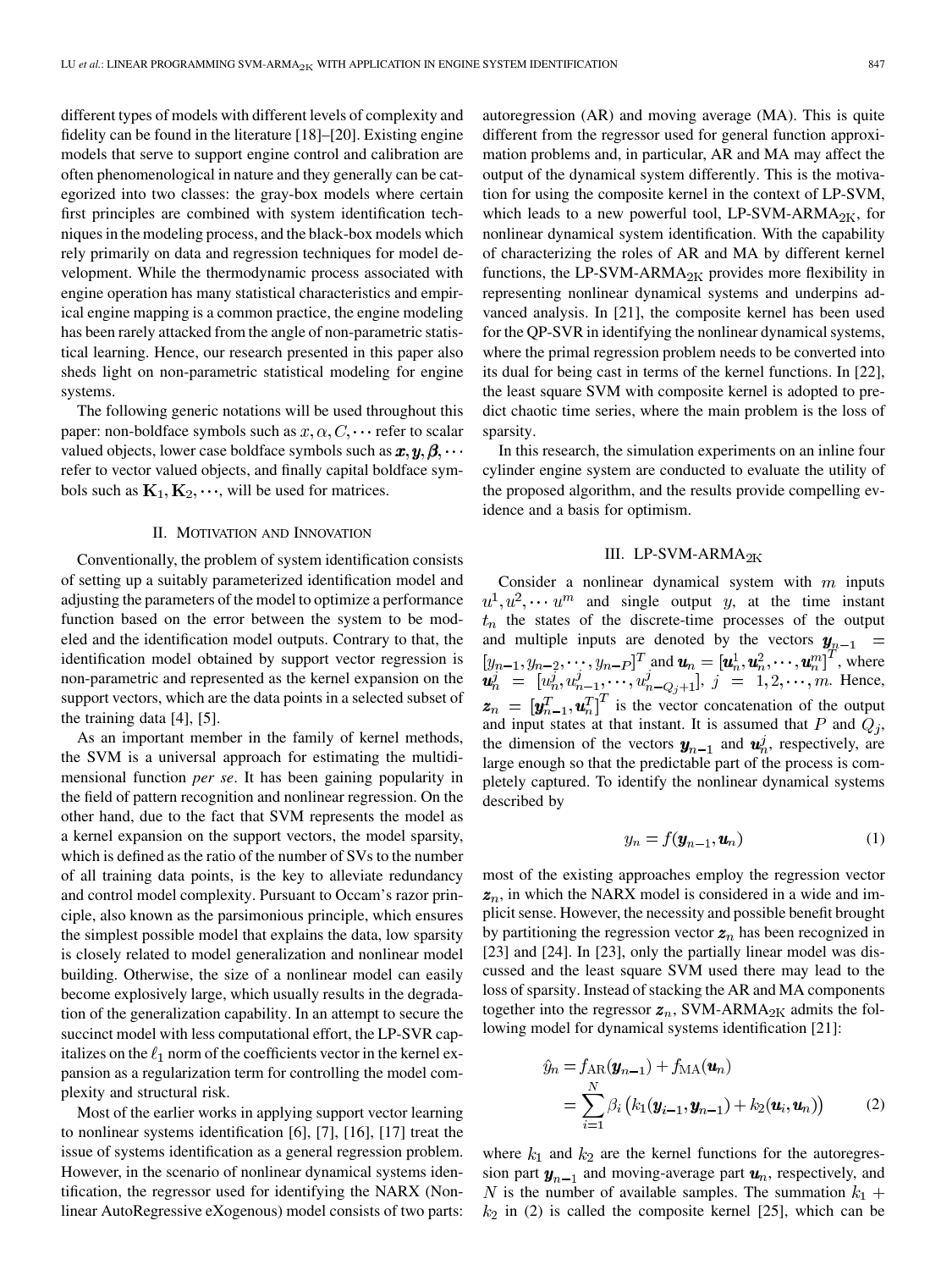viewed as the induced inner product in the direct sum of two different Hilbert spaces [21]. As soon as the kernel functions  $k_1$  and  $k_2$  are specified for characterizing the behavior of AR and MA, the model can be built by estimating the coefficients vector  $\boldsymbol{\beta} = [\beta_1, \beta_2, \cdots, \beta_N]^T$ . As a non-parametric model, the  $SVM-ARMA<sub>2K</sub>$  represents the model in the form of composite kernel expansion on all of the training data. Hence, the number of nonzero components in the coefficients vector  $\beta$  largely determines the complexity of the kernel expansion model. Herein, in an attempt to control the complexity of the model representation and thereby secure excellent generalization performance [26], the  $\ell_1$  norm of the coefficients vector of the composite kernel expansion is employed as the regularization term in the objective function to be minimized, which stems from the approximation for the  $\ell_0$  norm and usually leads to the small cardinality of the support vector subset. In this way, the non-parametric model (2) can be synthesized by solving the following regularization problem:

minimize 
$$
R_{reg}[f] = ||\boldsymbol{\beta}||_1 + C \sum_{n=1}^{N} L(y_n - \hat{y}_n)
$$
 (3)

where the parameter  $C$  controls the extent to which the regularization term influences the solution and  $L(\cdot)$  is defined as the  $\varepsilon$ –insensitive loss function

$$
L(y_n - \hat{y}_n) = \begin{cases} 0, & if |y_n - \hat{y}_n| \le \varepsilon \\ |y_n - \hat{y}_n| - \varepsilon, & \text{otherwise} \end{cases}
$$
(4)

where  $\varepsilon$  is the error tolerance. Geometrically, the  $\varepsilon$ -insensitive loss function defines an  $\varepsilon$ -tube. The vector pairs  $[(y_{i-1})^T, (u_i)^T]^T$  in model representation (2) corresponding to the nonzero coefficients  $\beta_i$  are defined as support vectors in SVM-ARM $A_{2K}$ . Several widely used kernel functions are available for constructing the composite kernels.

Gaussian radial basis function (GRBF) kernel

$$
k(\pmb{x}, \pmb{y}) = \exp\left(\frac{-\|\pmb{x} - \pmb{y}\|^2}{2\sigma^2}\right) \tag{5}
$$

Polynomial kernel

$$
k(\pmb{x}, \pmb{y}) = (1 + \langle \pmb{x}, \pmb{y} \rangle)^q \tag{6}
$$

Sigmoid kernel

$$
k(\pmb{x}, \pmb{y}) = \tanh\left(\alpha \langle \pmb{x}, \pmb{y} \rangle + \gamma\right) \tag{7}
$$

Inverse multi-quadric kernel

$$
k(\boldsymbol{x}, \boldsymbol{y}) = \frac{1}{\sqrt{||\boldsymbol{x} - \boldsymbol{y}||^2 + c^2}}
$$
(8)

Exponential radial basis function kernel

$$
k(\pmb{x}, \pmb{y}) = \exp\left(\frac{-\|\pmb{x} - \pmb{y}\|}{2\sigma^2}\right) \tag{9}
$$

where  $\sigma, q, \alpha, \gamma, c$  are the adjustable parameters of the above kernel functions. The RBF kernels and inverse multi-quadric

kernel are in the class of translation-invariant kernels, and the polynomial kernel and sigmoid kernel are examples of rotation invariant kernels. In fact, every kernel function has its specific feature in measuring the similarity of the different patterns, and the use of kernel functions makes it possible to deal with complex nonlinear relations. To guarantee the positive definiteness of the Hessian matrix, only the Mercer kernel can be used in QP-SVR. However, the linear programming problem is still solvable with a symmetric non-Mercer kernel in LP-SVR [16].

By introducing the slack variables  $\xi_n$  and  $\xi_n^*$ , the regularization problem (3) can be equivalently transformed into the following constrained optimization problem:

minimize 
$$
||\boldsymbol{\beta}||_1 + C \sum_{n=1}^N (\xi_n + \xi_n^*)
$$
  
\n
$$
\sum_{i=1}^N \beta_i (k_1(\boldsymbol{y}_{i-1}, \boldsymbol{y}_{n-1}) + k_2(\boldsymbol{u}_i, \boldsymbol{u}_n))
$$
\nsubject to\n
$$
\begin{cases}\n\sum_{i=1}^N \beta_i (k_1(\boldsymbol{y}_{i-1}, \boldsymbol{y}_{n-1}) + k_2(\boldsymbol{u}_i, \boldsymbol{u}_n)) \\
y_n - \sum_{i=1}^N \beta_i (k_1(\boldsymbol{y}_{i-1}, \boldsymbol{y}_{n-1}) + k_2(\boldsymbol{u}_i, \boldsymbol{u}_n)) \\
\leq \varepsilon + \xi_n^* \\
\xi_n, \xi_n^* \geq 0, \quad n = 1, 2, \dots, N\n\end{cases}
$$
\n(10)

where the constant  $C>0$  determines the tradeoff between the sparsity of the model and the amount to which deviations larger than  $\varepsilon$  can be tolerated. From the geometric perspective, it can be followed that  $\xi_n \xi_n^* = 0$  in SV regression. Therefore, it is sufficient to just introduce slack variable  $\xi_n$  in the constrained optimization problem (10). Thus, we arrive at the following formulation of SV regression with fewer slack variables:

minimize 
$$
\|\boldsymbol{\beta}\|_1 + C \sum_{n=1}^N \xi_n
$$
  
\n
$$
\sum_{i=1}^N \beta_i (k_1(\boldsymbol{y}_{i-1}, \boldsymbol{y}_{n-1}) + k_2(\boldsymbol{u}_i, \boldsymbol{u}_n))
$$
\nsubject to\n
$$
\begin{cases}\n\sum_{i=1}^N \beta_i (k_1(\boldsymbol{y}_{i-1}, \boldsymbol{y}_{n-1}) + k_2(\boldsymbol{u}_i, \boldsymbol{u}_n)) \\
y_n - \sum_{i=1}^N \beta_i (k_1(\boldsymbol{y}_{i-1}, \boldsymbol{y}_{n-1}) + k_2(\boldsymbol{u}_i, \boldsymbol{u}_n))\n\end{cases} (11)
$$
\n
$$
\leq \varepsilon + \xi_n
$$
\n
$$
\xi_n \geq 0, \quad n = 1, 2, \dots, N.
$$

In other words, the calculation of the expansion coefficients vector  $\beta$  and the selection of the support vectors in (2) can be accomplished by solving the optimization problem (11). For the purpose of converting the optimization problem above into a linear programming problem, the components of the coefficient vector  $\beta_i$  and their absolute values  $|\beta_i|$  are decomposed as follows:

$$
\beta_i = \alpha_i^+ - \alpha_i^- \qquad |\beta_i| = \alpha_i^+ + \alpha_i^- \tag{12}
$$

where  $\alpha_i^+, \alpha_i^- \geq 0$ . Apparently, the decompositions in (12) are unique, i.e., for a given  $\beta_i$  there is only one pair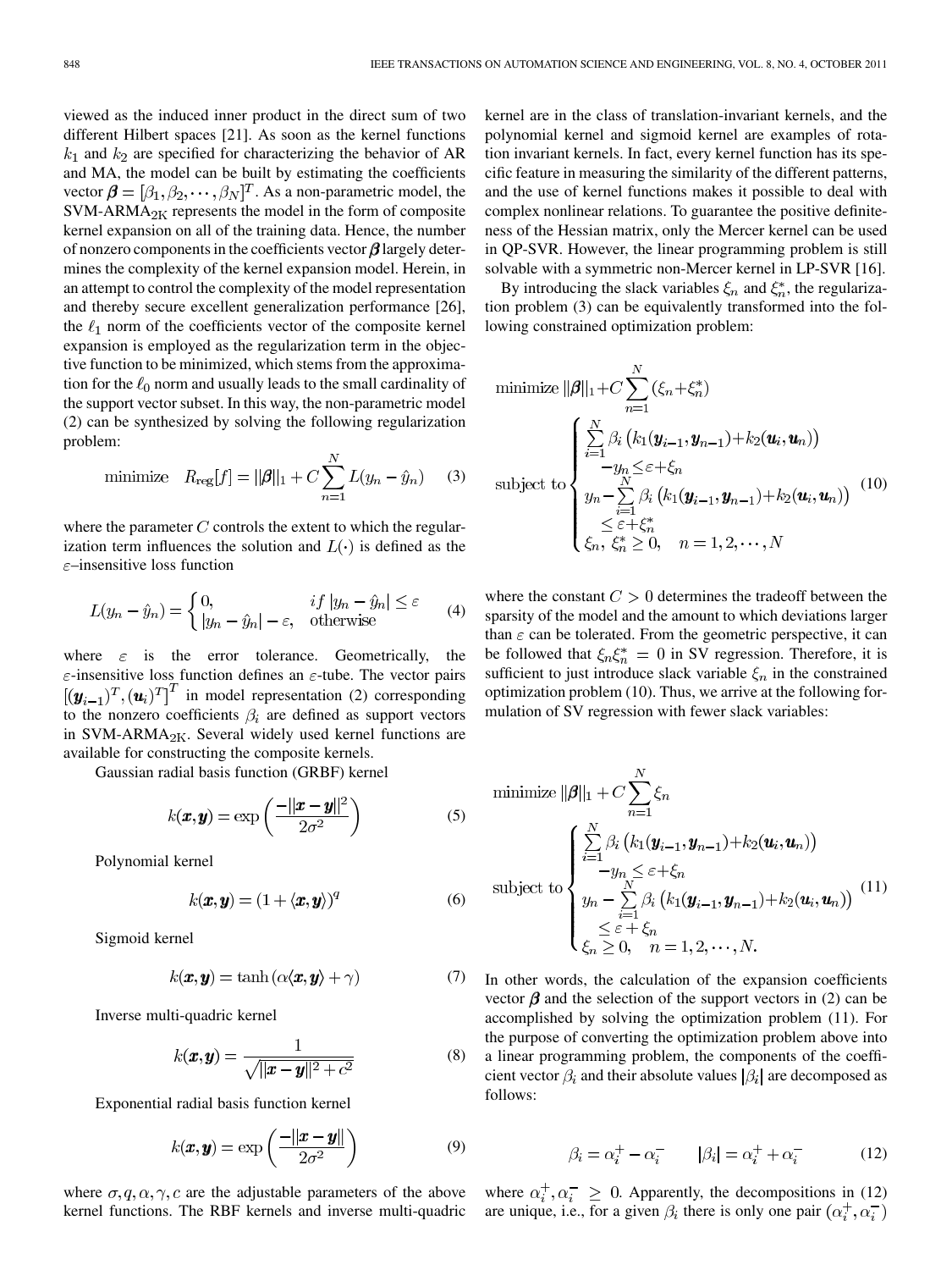fulfilling both equations. It is underscored that both variables cannot be positive at the same time, i.e.,  $\alpha_i^+ \cdot \alpha_i^- = 0$ . In this way, the optimization problem (11) can be written as

minimize 
$$
\sum_{i=1}^{N} (\alpha_i^+ + \alpha_i^-) + C \sum_{n=1}^{N} \xi_n
$$
  
\nsubject to  
\n
$$
\begin{cases}\n\sum_{i=1}^{N} (\alpha_i^+ - \alpha_i^-) (k_1(\mathbf{y}_{i-1}, \mathbf{y}_{n-1}) + k_2(\mathbf{u}_i, \mathbf{u}_n)) \\
-\xi_n \leq \varepsilon + y_n \\
-\sum_{i=1}^{N} (\alpha_i^+ - \alpha_i^-) (k_1(\mathbf{y}_{i-1}, \mathbf{y}_{n-1}) + k_2(\mathbf{u}_i, \mathbf{u}_n)) \\
-\xi_n \leq \varepsilon - y_n \\
\xi_n \geq 0, \quad n = 1, 2, \dots, N\n\end{cases}
$$
\n(13)

Next, define the vector

$$
\mathbf{c} = (\underbrace{1, 1, \cdots, 1}_{N}, \underbrace{1, 1, \cdots, 1}_{N}, \underbrace{C, C, \cdots, C}_{N})^{T}
$$
 (14)

and express the  $\ell_1$  norm of  $\beta$  as

$$
\|\boldsymbol{\beta}\|_1 = (\underbrace{1, 1, \cdots, 1}_{N}, \underbrace{1, 1, \cdots, 1}_{N}) \begin{pmatrix} \boldsymbol{\alpha}^+ \\ \boldsymbol{\alpha}^- \end{pmatrix} (15)
$$

with the N-dimensional vector  $\boldsymbol{\alpha}^+ = (\alpha_1^+, \alpha_2^+, \cdots, \alpha_N^+)^T$  and  $\boldsymbol{\alpha}^{\text{-}} = (\alpha_1^{\text{-}}, \alpha_2^{\text{-}}, \cdots, \alpha_N^{\text{-}})^T$ , the optimization problem (13) can be formulated as the linear programming problem as follows:

minimize 
$$
c^T
$$
  $\begin{pmatrix} \alpha^+ \\ \alpha^- \\ \xi \end{pmatrix}$   
\nsubject to\n
$$
\begin{cases}\n\begin{pmatrix}\nK_1 + K_2 & -(K_1 + K_2) & -I \\
-(K_1 + K_2) & K_1 + K_2 & -I\n\end{pmatrix} \\
\cdot \begin{pmatrix} \alpha^+ \\ \alpha^- \\ \xi \end{pmatrix} \leq \begin{pmatrix} y + \varepsilon \\ \varepsilon - y \end{pmatrix} \\
\alpha^+, \alpha^- \geq 0, \quad \xi \geq 0\n\end{cases}
$$
\n(16)

where  $\boldsymbol{\xi} = (\xi_1, \xi_2, \cdots, \xi_N)^T$ ,  $\boldsymbol{y} = (y_1, y_2, \cdots, y_N)^T$  and **I** is an  $N \times N$  identity matrix. The  $K_1$  and  $K_2$  are the kernel matrices with entries defined as  $(K_1)_{in} = k_1(\boldsymbol{y}_{i-1}, \boldsymbol{y}_{n-1}),$  $(\mathbf{K}_2)_{in} = k_2(\mathbf{u}_i, \mathbf{u}_n)$ , which act as the interface between the data input module and the learning algorithms. The linear programming problem (16) can be solved by the simplex algorithm or the well-known primal-dual interior point algorithm [27]. With the solution to linear programming problem (16), the coefficients of the composite kernel expansion model (2) can be calculated by using the (12), and thereby the model (2) can be built for the purpose of identifying nonlinear dynamical systems (1). Contrary to the QP-SVR where all data points outside the  $\varepsilon$ -tube are selected as SVs, the LP-SVR still can generate a sparse solution even when the  $\varepsilon$  is set to be zero.

For nonlinear dynamic systems with multiple inputs considered here, the generalization of composite kernel also provides us more flexibility to use different kernels for characterizing the different inputs when necessary, i.e.,

$$
\hat{y}_n = \sum_{i=1}^N \beta_i \left( k_0(\boldsymbol{y}_{i-1}, \boldsymbol{y}_{n-1}) + \sum_{j=1}^m k_j \left( \boldsymbol{u}_i^j, \boldsymbol{u}_n^j \right) \right) \tag{17}
$$

where  $k_0(\mathbf{y}_{i-1}, \mathbf{y}_{n-1}) + \sum_{i=1}^m k_i(\mathbf{u}_i^j, \mathbf{u}_n^j)$  is the generalized composite kernel. In [21] and [25], to accommodate the possible coupling between systems input and output of a single-input nonlinear dynamic system, the algorithm of SVM-ARMA $_{4K}$ was developed, where the cross-kernel was introduced to extract the cross information from the data. However, for multi-input nonlinear dynamic systems, the coupling may exist amid all system inputs and output. For simplicity, it is postulated that the inputs  $u_n^j$ ,  $j = 1, 2, \dots, m$  and output  $y_{n-1}$  have the same dimension here. Otherwise, some amount of redundant information can be added to achieve the uniformity of dimensions [21]. Evidently, the introduction of cross-kernels into the generalized composite kernel, such as cross-kernels  $k(\boldsymbol{u}_i^j, \boldsymbol{y}_{n-1})$  and/or  $k(\mathbf{u}_i^j, \mathbf{u}_n^{\ell}), \ell = 1, 2, \cdots, m, \ell \neq j$ , may easily result in the complication of model representation and difficulty in choosing appropriate kernel functions. A potential solution to this problem is to map the system inputs and output into mutually orthogonal Hilbert subspaces, which makes the cross-kernels vanish because the inner product between vectors belonging to mutually orthogonal Hilbert subspaces is zero [28]. This also makes it possible to conceptualize the nonlinear decoupling identification for nonlinear multi-input dynamic systems in the framework of kernel learning. The in-depth study on this issue will be left as further work.

# IV. APPLICATION OF LP-SVM-ARMA<sub>2K</sub> TO ENGINE MODELING

With the unprecedented national and international focus on energy and environmental issues, the auto industry is under enormous pressure to meet ever more demanding customer expectations and increasingly stringent government emission regulations amid stiff global market competition. Automotive companies are striving to develop advanced powertrain and vehicle technologies under substantial time and cost constraints. Besides seeking new engine hardware innovations, the industry is also introducing new engine control development processes, where more emphasis has been placed on model-based design and calibration as a way to deal with complexity and to assure robust performance. In this process, a dynamic engine model is a critical tool that facilitates control strategy design, performance analysis, and overall system integration [29].

As a case study to evaluate the applicability of the  $LP-SVM-ARMA<sub>2K</sub>$  for engine modeling, we consider an inline four cylinder gasoline engine as the platform. In addition to spark, fuel, and air inputs, this engine is equipped with an intake variable valve timing (VVT) mechanism. A high fidelity engine model, which has been extensively validated and is being used for engine calibration and strategy development activities, is employed as a "virtual" engine in this study to generate data and to serve as a test-bed for model validation.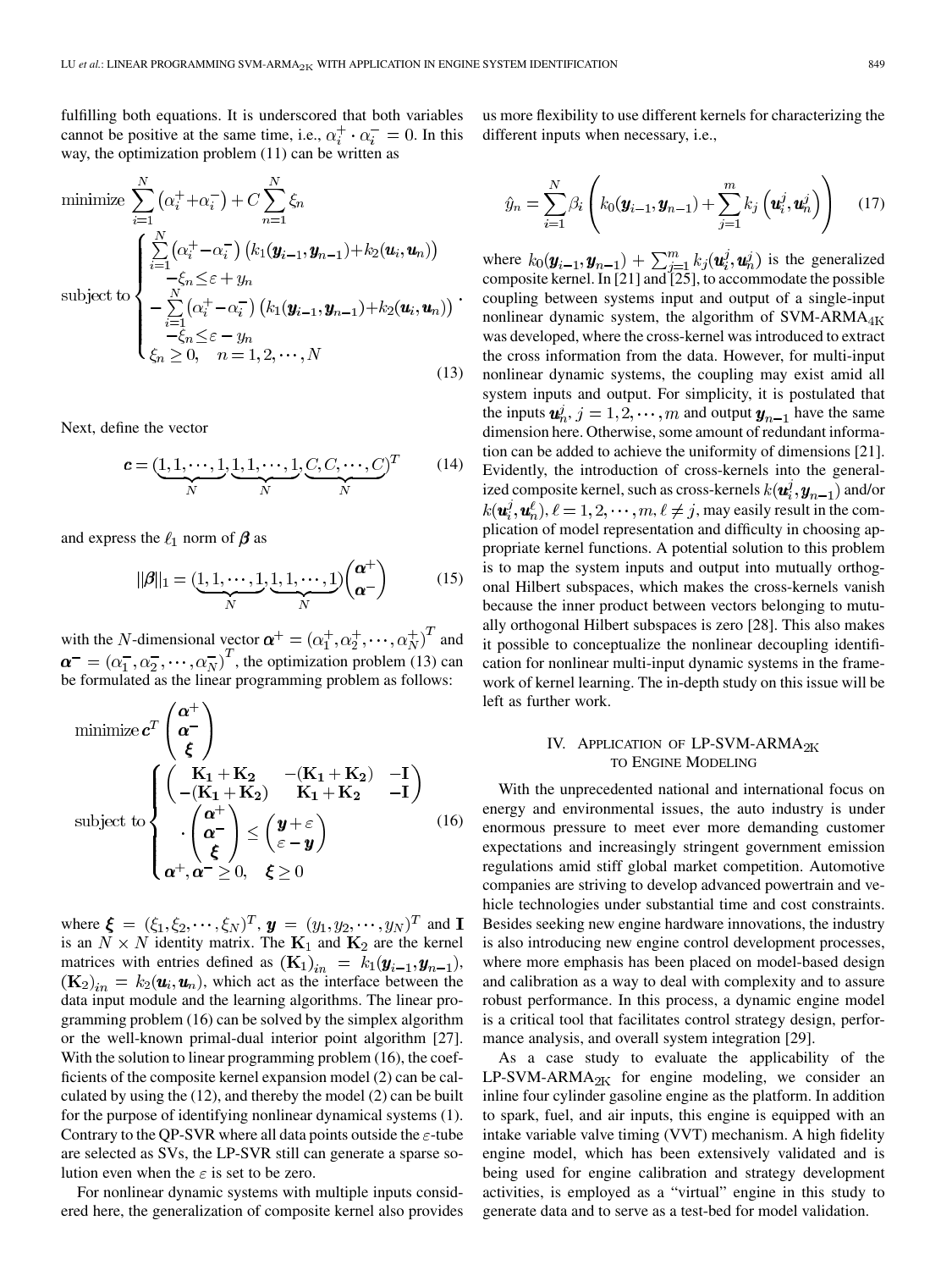A data set was generated by exciting the high fidelity model with randomly selected (but within feasible range) input combinations (manifold air flow (MAF, g/s), air-to-fuel ratio  $(\lambda)$ , spark (SA, deg), and VVT (deg) commands) and engine operating conditions (namely, for different engine speed and load combinations). This input selection assures the richness of the data set. The output variables, for which models will be developed, include engine torque, emissions, exhaust temperature, and the covariance of the cylinder pressure which is a measure of the combustion stability. The entire dataset consists of 15 000 data points, which covers most of the calibration mapping space. The 1000 training data points were randomly selected from the first 14 500 data points to ensure the richness of training dataset, and the last 500 data points are used as testing dataset for validating the resulting model.

Once the data is generated and the composite kernel is defined, the composite kernel expansion (2) can be obtained by solving the LP problem in the form of (16). Either the interior point algorithm or the simplex algorithm can be used to solve the linear programming problem for different engine response variables, namely the engine torque (Tq), gas emissions including hydrocarbon (HC) and nitrogen oxide (NOX), engine exhaust gas catalyst temperature (Temp), and the cycle-to-cycle covariance of the cylinder pressure (COV). In our simulation, the MA and AR regressor used for building the following engine models

$$
\hat{y}_n^{\text{Tq}} = f_{\text{AR}}^{\text{Tq}} \left( \boldsymbol{y}_{n-1}^{\text{Tq}} \right) + f_{\text{MA}}^{\text{Tq}} \left( \boldsymbol{u}_n^{\text{Tq}} \right) \tag{18}
$$

$$
\hat{y}_n^{\text{HC}} = f_{\text{AR}}^{\text{HC}} \left( \mathbf{y}_{n-1}^{\text{HC}} \right) + f_{\text{MA}}^{\text{HC}} \left( \mathbf{u}_n^{\text{HC}} \right) \tag{19}
$$

$$
\hat{y}_n^{\text{NOX}} = f_{\text{AR}}^{\text{NOX}} \left( \mathbf{y}_{n-1}^{\text{NOX}} \right) + f_{\text{MAX}}^{\text{NOX}} \left( \mathbf{u}_n^{\text{NOX}} \right) \tag{20}
$$
\n
$$
\hat{y}_n^{\text{temp}} = \hat{y}_n^{\text{temp}} \left( \hat{y}_n^{\text{temp}} \right) + f_{\text{MAX}}^{\text{NOX}} \left( \mathbf{u}_n^{\text{NOX}} \right) \tag{21}
$$

$$
\hat{y}_n^{\text{Temp}} = f_{\text{AR}}^{\text{Temp}} \left( \mathbf{y}_{n-1}^{\text{Temp}} \right) + f_{\text{MA}}^{\text{Temp}} \left( \mathbf{u}_n^{\text{Temp}} \right) \tag{21}
$$
\n
$$
\hat{C}_{\text{CUV}} = f_{\text{CUV}} \left( f_{\text{CUV}} \right) + f_{\text{M}} \left( f_{\text{CUV}} \right) \tag{22}
$$

$$
\hat{y}_n^{\text{COV}} = f_{\text{AR}}^{\text{COV}} \left( \mathbf{y}_{n-1}^{\text{COV}} \right) + f_{\text{MA}}^{\text{COV}} \left( \mathbf{u}_n^{\text{COV}} \right) \tag{22}
$$

are defined as

$$
\begin{aligned} \pmb{y}_{n-1}^{\text{Tq}} & = y_{n-1}^{\text{Tq}}, \; \pmb{y}_{n-1}^{\text{HC}} = y_{n-1}^{\text{HC}}, \; \pmb{y}_{n-1}^{\text{NOX}} = y_{n-1}^{\text{NOX}} \\ \pmb{y}_{n-1}^{\text{Temp}} & = y_{n-1}^{\text{Temp}}, \; \pmb{y}_{n-1}^{\text{COV}} = y_{n-1}^{\text{COV}} \\ \pmb{u}_{n}^{\text{Tq}} & = \left[ u_{n-1}^{\text{speed}}, \; u_{n-1}^{MAF}, \; u_{n-1}^{\text{VVT}}, \; u_{n-1}^{SA}, \; u_{n-1}^{\lambda} \right]^T \\ \pmb{u}_{n}^{\text{HC}} & = \pmb{u}_{n}^{\text{NOX}} = \pmb{u}_{n}^{\text{COV}} = \left[ u_{n-1}^{MAF}, \; u_{n-1}^{\text{VVT}}, \; u_{n-1}^{SA}, \; u_{n-1}^{\lambda} \right]^T \\ \pmb{u}_{n}^{\text{Temp}} & = \left[ u_{n-1}^{\text{speed}}, \; u_{n-1}^{MAF}, \; u_{n-1}^{\text{VVT}}, \; u_{n-1}^{SA}, \; u_{n-1}^{\lambda} \right]^T \end{aligned}
$$

respectively.

It should be noted that, as for most of the data-driven modeling work, the process of selecting the input variables for the  $LP-SVM-ARMA<sub>2K</sub>$  model involved both applying physical intuition and trial-and-error. In the case of engine modeling, we have applied our previous modeling experience in selecting input variables, and leveraged the flexibility of the linear programming problem formulation to define the model structure.

Before applying the LP-SVM-ARMA $_{2K}$  for engine modeling, several important parameters in the linear optimization problem (13), such as  $\varepsilon$  and C, need to be selected. The kernel functions  $k_1$  and  $k_2$  adopted here for constructing the composite kernel are in the form of the GRBF kernel (5), and the values

TABLE I PARAMETERS VALUES

| Engine system                     | £        | $\epsilon$ . |
|-----------------------------------|----------|--------------|
| Tq Model $(18)$                   | 0.5      | 20           |
| HC Model (19)                     | 0.1      | 20           |
| NOX Model (20)                    | 0.1<br>3 | 10<br>100    |
| Temp Model (21)<br>COV Model (22) | 01       | 20           |



Fig. 1. Validation of engine torque model (18) on testing dataset. (Solid line: system output; dotted line: predicted output from the model.)



Fig. 2. Validation of HC model (19) on testing dataset. (Solid line: system output; dotted line: predicted output from the model.)

of parameters  $\varepsilon$  and C used for identifying the engine system models are listed in Table I.

Consider that the MA regressor  $u_n$  consists of multiple different inputs to the system, and the values of one input may be orders of magnitude larger than that of another. Hence, it is usually necessary to use the technique of data standardization for scaling the input data with different distributions before the training process [30]. Through the training implemented by solving a linear programming problem, the engine models (18)–(22) can be obtained and further the models generated can be evaluated by validating on the testing dataset. The validation results are depicted in Figs. 1–5.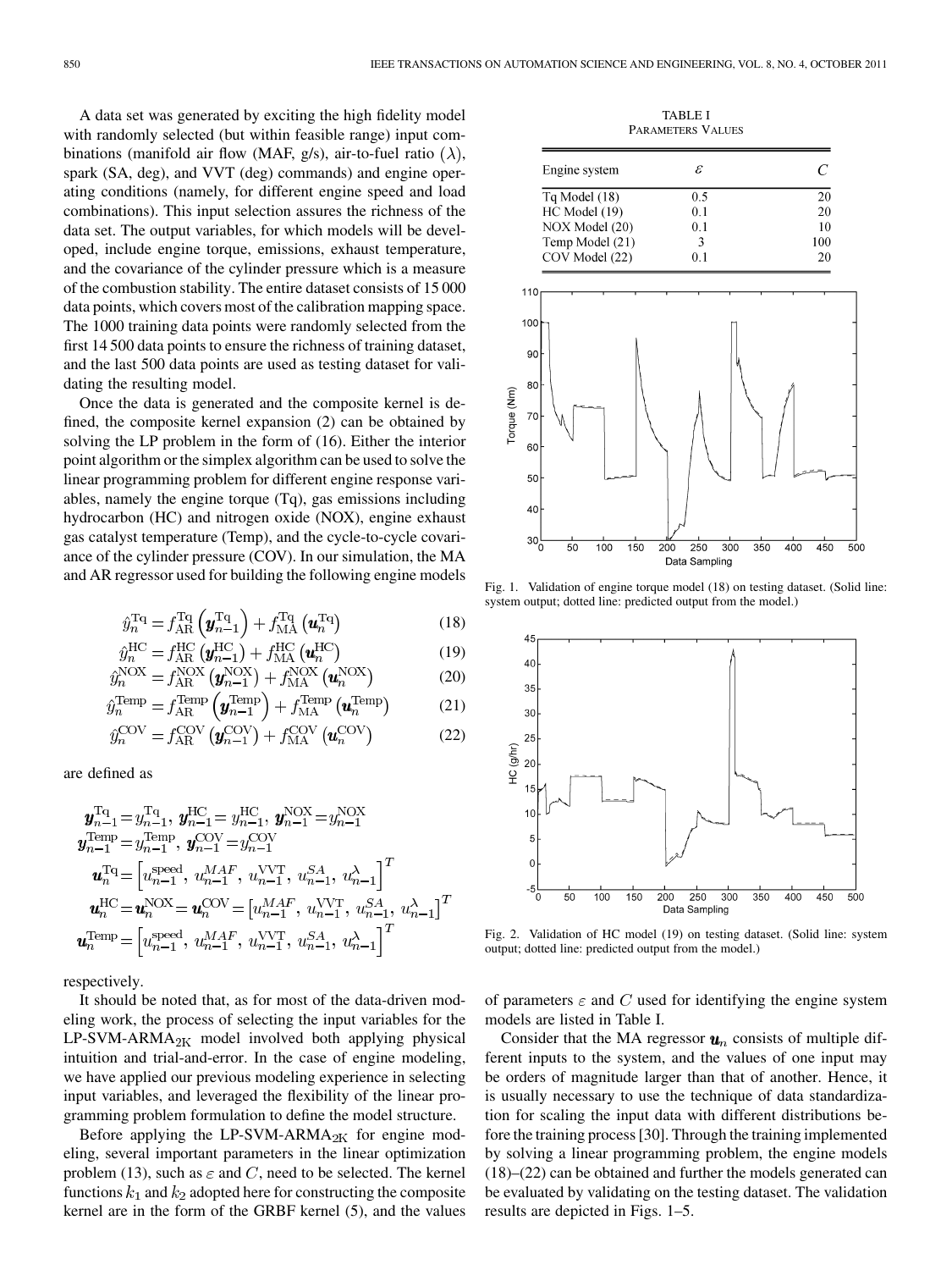

Fig. 3. Validation of NOX model (20) on testing dataset. (Solid line: system output; dotted line: predicted output from the model.)



Fig. 4. Validation of catalyst temperature model (21) on testing dataset. (Solid line: system output; dotted line: predicted output from the model.)

The generalization performance of models can be evaluated by calculating the validation accuracy on the testing dataset measured by absolute root mean square error (RMSE)

RMSE<sub>absolute</sub> = 
$$
\sqrt{\frac{1}{M} \sum_{n=1}^{M} [\hat{y}_n - y_n]^2}
$$
 (23)

and relative RMSE

RMSE<sub>relative</sub> = 
$$
\frac{\text{RMSE}_{\text{absolute}}}{y_n^{\text{max}} - y_n^{\text{min}}}
$$
(24)

respectively, where  $\hat{y}_n$  is the output predicted by the obtained model and  $M$  is the number of data in the testing dataset. RMSE is used as the key measure of model quality in this work, as the similar measure has been used for the engine modeling and powertrain control calibration community. The model sparsity shown in Table II, measured by the ratio of the number of support vectors to the number of training data points, indicates that



Fig. 5. Validation of COV model (22) on testing dataset. (Solid line: system output; dotted line: predicted output from the model.)

TABLE II SPARSITY AND GENERALIZATION OF MODELS (18)–(22) LEARNED BY LINEAR PROGRAMMING SVM-ARMA

| Engine system     | SV ratio | Absolute RMSE | <b>Relative RMSE</b> |
|-------------------|----------|---------------|----------------------|
| Tq Model (18)     | 1.40%    | 0.4293        | 0.61%                |
| $HC$ Model $(19)$ | 1.60%    | 0.2569        | 0.51%                |
| NOX Model (20)    | 1.80%    | 6.3400        | 0.47%                |
| Temp Model (21)   | 1.50%    | 3.2000        | $0.62\%$             |
| COV Model (22)    | 1.60%    | 0.0606        | $0.36\%$             |

linear programming SVM-ARM $A_{2K}$  model has excellent control of model complexity. In conjunction with the model sparsity, the validation accuracies of model (18)–(22) on the testing dataset are listed in Table II.

For the sake of comparison, we also identify the dynamical engine system via the support vector regression with single kernel function [6], [31], in which the regressor  $\mathbf{z}_{n-1} = \left[\mathbf{y}_{n-1}^T, \mathbf{u}_n^T\right]^T$  is employed and the expansion on single kernel function

$$
\hat{y}_n = f(\mathbf{z}_{n-1}) = \sum_{i=1}^N \gamma_i k(\mathbf{z}_{i-1}, \mathbf{z}_{n-1}),
$$
 (25)

is used to represent the following five subsystems:

$$
\hat{y}_n^{\text{Tq}} = f^{\text{Tq}} \left( \mathbf{z}_{n-1}^{\text{Tq}} \right) \tag{26}
$$

$$
\hat{y}_n^{\text{HC}} = f^{\text{HC}}\left(\mathbf{z}_{n-1}^{\text{HC}}\right) \tag{27}
$$

$$
\hat{y}_n^{\text{NOX}} = f^{\text{NOX}}\left(\mathbf{z}_{n-1}^{\text{NOX}}\right) \tag{28}
$$

$$
\hat{y}_n^{\text{Temp}} = f^{\text{Temp}} \left( \mathbf{z}_{n-1}^{\text{Temp}} \right) \tag{29}
$$

$$
\hat{y}_n^{\text{COV}} = f^{\text{COV}} \left( \mathbf{z}_{n-1}^{\text{COV}} \right) \tag{30}
$$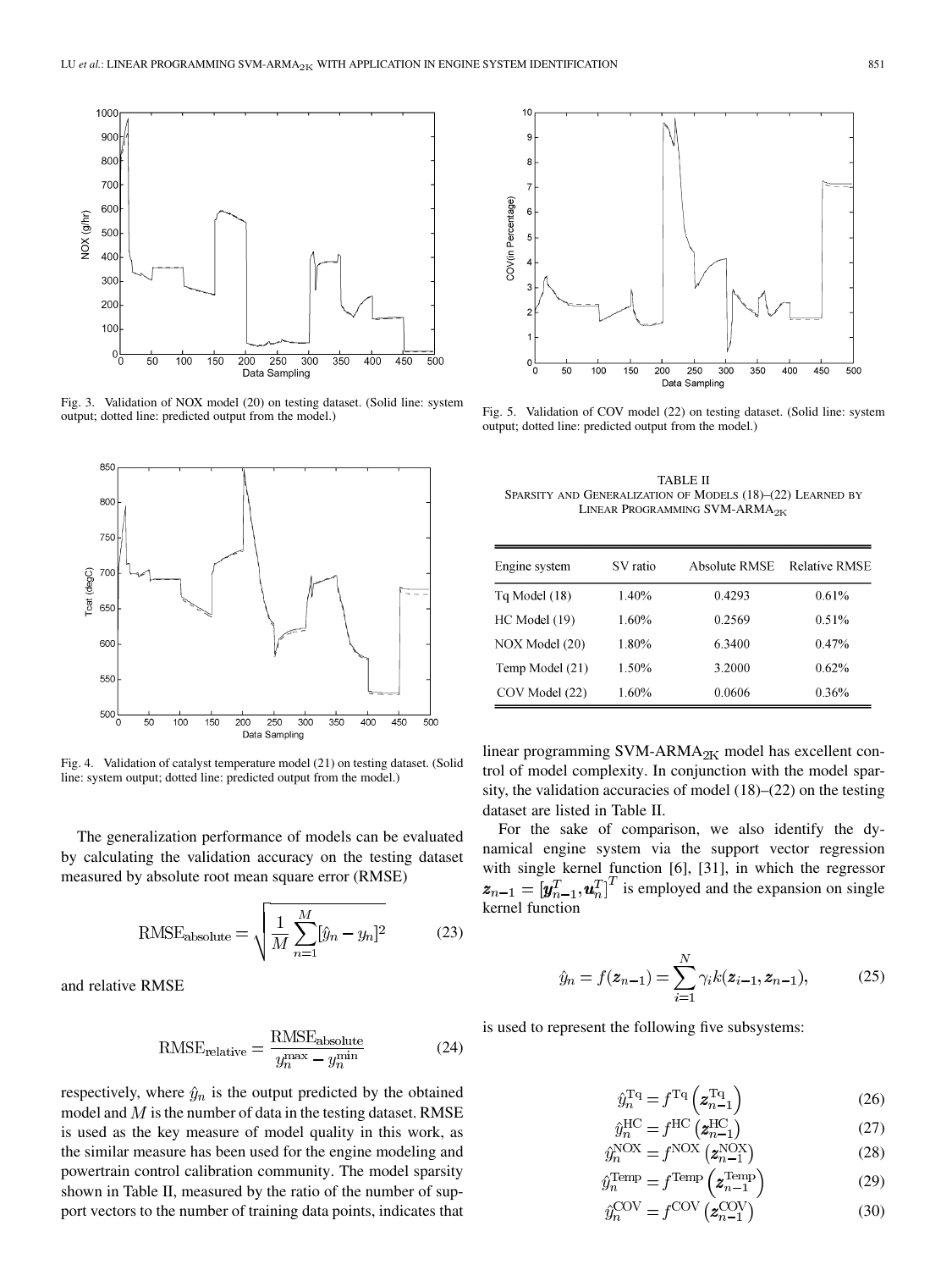TABLE III SPARSITY AND GENERALIZATION OF MODELS (26)–(30) LEARNED BY LP-SVR WITH SINGLE KERNEL

| Engine system   | SV ratio | Absolute RMSE | <b>Relative RMSE</b> |
|-----------------|----------|---------------|----------------------|
| Tq Model $(26)$ | $2.0\%$  | 5.7899        | 8.27%                |
| HC Model (27)   | 1.90%    | 2.9238        | 5.77%                |
| NOX Model (28)  | 2.10%    | 73.7863       | 5.42%                |
| Temp Model (29) | 1.30%    | 40.589        | 7.88%                |
| COV Model (30)  | 1.60%    | 0.5530        | 3.30%                |

TABLE IV SPARSITY AND GENERALIZATION OF MODELS (26)–(30) LEARNED BY QP-SVR WITH SINGLE KERNEL

| Engine system     | SV ratio | Absolute RMSE | <b>Relative RMSE</b> |
|-------------------|----------|---------------|----------------------|
| Tq Model $(26)$   | 51.6%    | 5.6329        | 8.05%                |
| $HC$ Model $(27)$ | 39.6%    | 2.9016        | 5.73%                |
| NOX Model (28)    | 99.8%    | 116.3766      | 8.55%                |
| Temp Model (29)   | 73.2%    | 37.0726       | 7.2%                 |
| COV Model (30)    | 15.1%    | 0.5454        | 3.25%                |

where

$$
\mathbf{z}_{n-1}^{\mathrm{Tq}} = \left[ \left( \mathbf{y}_{n-1}^{\mathrm{Tq}} \right)^T, \left( \mathbf{u}_n^{\mathrm{Tq}} \right)^T \right]^T
$$
\n
$$
\mathbf{z}_{n-1}^{\mathrm{HC}} = \left[ \left( \mathbf{y}_{n-1}^{\mathrm{HC}} \right)^T, \left( \mathbf{u}_n^{\mathrm{HC}} \right)^T \right]^T
$$
\n
$$
\mathbf{z}_{n-1}^{\mathrm{NOX}} = \left[ \left( \mathbf{y}_{n-1}^{\mathrm{NOX}} \right)^T, \left( \mathbf{u}_n^{\mathrm{NOX}} \right)^T \right]^T
$$
\n
$$
\mathbf{z}_{n-1}^{\mathrm{Temp}} = \left[ \left( \mathbf{y}_{n-1}^{\mathrm{Temp}} \right)^T, \left( \mathbf{u}_n^{\mathrm{Temp}} \right)^T \right]^T
$$
\n
$$
\mathbf{z}_{n-1}^{\mathrm{COV}} = \left[ \left( \mathbf{y}_{n-1}^{\mathrm{COV}} \right)^T, \left( \mathbf{u}_n^{\mathrm{COV}} \right)^T \right]^T.
$$

In our simulation, the subsystems  $(26)$ – $(30)$  are learned by LP-SVR and QP-SVR, respectively. The efficacy and generalization performance of the obtained kernel expansion model are evaluated by the model sparsity and validation accuracy on the testing dataset, which are listed in Table III and Table IV.

Although the model sparsity listed in Table III is comparable to those in Table II, it is apparent that the modeling accuracies on testing datasets, which measure the generalization performance of models, are improved dramatically by using the LP-SVM- $ARMA_{2K}$ . Figs. 6–10 visualize the approximating performance of the models (26)–(30) built by LP-SVR on the testing dataset.

The validation accuracies listed in Table IV commensurate with those in Table III; however, the sparsity of the models learned by QP-SVR degenerates severely, which leads to the forfeiture of model succinctness and thereby the inefficiency in evaluating the model outputs. In particular, the computationally burdensome requirement by quadratic programming makes it unpractical to model such a large size dataset generated by engine system via QP-SVR.



Fig. 6. Validation of engine torque model (26) from LP-SVR on testing dataset. (Solid line: system output; dotted line: predicted output from the model.)



Fig. 7. Validation of HC model (27) from LP-SVR on testing dataset. (Solid line: system output; dotted line: predicted output from the model.)



Fig. 8. Validation of NOX model (28) from LP-SVR on testing dataset. (Solid line: system output; dotted line: predicted output from the model.)

For evaluating the bias of each model learned by LP-SVM-ARM $A_{2K}$ , LP-SVR, and QP-SVR, the mean error on testing dataset for each model is also calculated and listed in the Table V.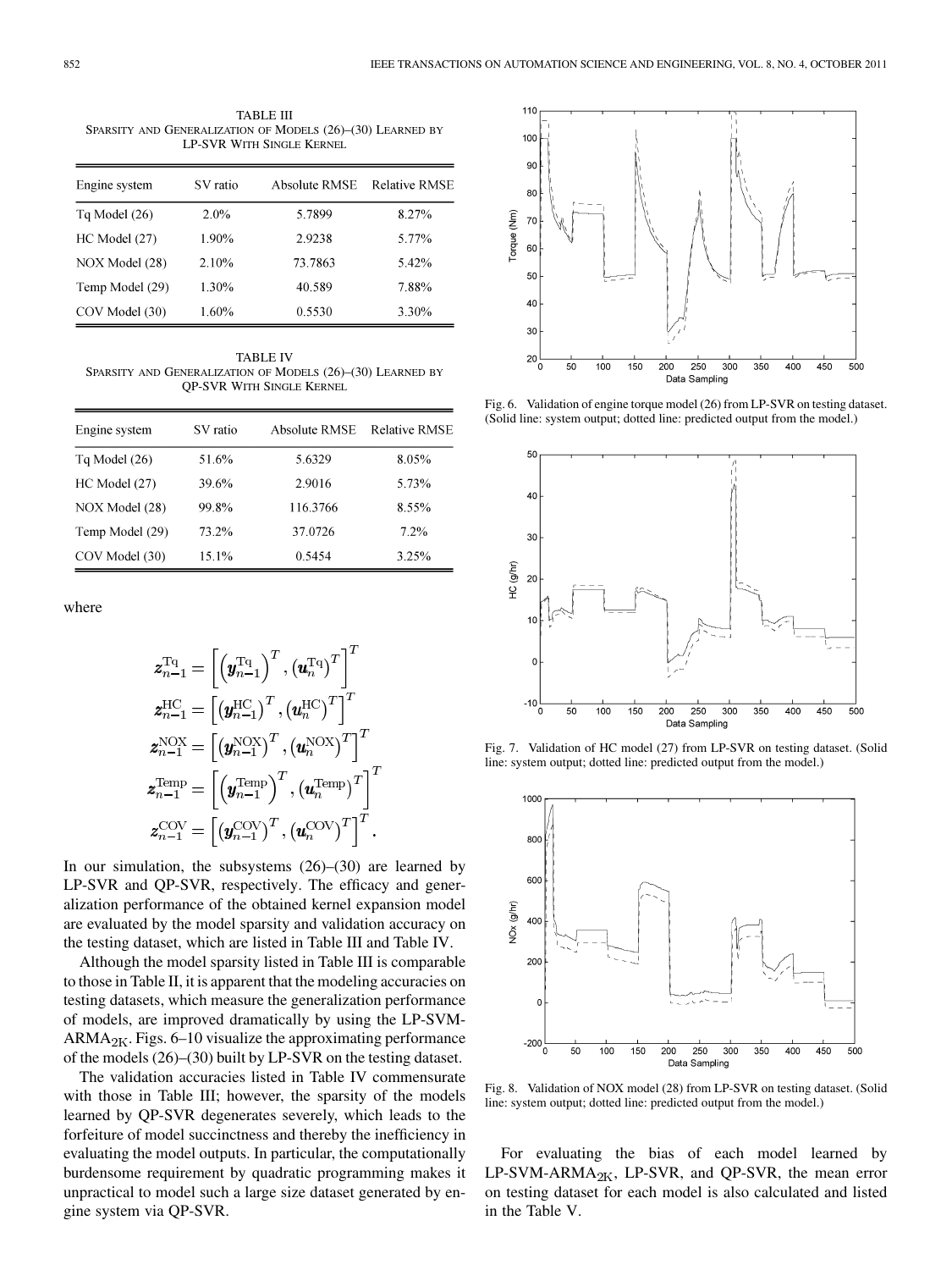

Fig. 9. Validation of catalyst temperature model (29) from LP-SVR on testing dataset. (Solid line: system output; dotted line: predicted output from the model.)



Fig. 10. Validation of COV model (30) from LP-SVR on testing dataset. (Solid line: system output; dotted line: predicted output from the model.)

TABLE V MEAN ERRORS ON TESTING DATASET FOR MODELS LEARNED BY LP-SVM-ARMA<sub>2K</sub>, LP-SVR, AND QP-SVR

| Engine system | LP-SVM-ARMA <sub>2K</sub> | <b>LP-SVR</b> | QP-SVR    |
|---------------|---------------------------|---------------|-----------|
| Tq Model      | $-0.3540$                 | $-1.0636$     | $-0.9702$ |
| HC Model      | $-0.2176$                 | 0.8659        | 0.9070    |
| NOX Model     | 1.8267                    | 51.9709       | 78.3315   |
| Temp Model    | 2.3389                    | 13.3319       | 14.3743   |
| COV Model     | 0.0110                    | $-0.2418$     | $-0.2304$ |

By comparing the data listed on the same row in Table V, it is apparent that the biases of models (18)–(22) learned by LP-SVM-ARMA $_{2K}$  are much less than the models (26)–(30) obtained by LP-SVR and QP-SVR, respectively.

## V. CONCLUSION

The nature of LP-SVR is to use the kernel expansion as an ansatz for the solution, but to use a different regularizer, namely, the  $\ell_1$  norm of the coefficients vector. In the comparison to QP-SVR, it is evident that LP-SVR is superior in securing the succinctness of the model representation, which is of paramount importance in the practice of non-parametric systems identification. It is also noteworthy that the idea of  $\ell_1$  norm minimization has recently attracted intensive interest in the emerging field of compressive sensing [32], [33].

Featured by the more flexible regressor structure,  $SVM-ARMA<sub>2K</sub>$  is capable of sculpting the different ways that AR and MA contribute to the output of the identified dynamical system by using the composite kernel. From the perspective of non-parametric statistical modeling, SVM-ARM $A_{2K}$  provides us a new avenue beyond the use of regularization term to control the model capacity through diminishing the predefined set of admissible functions. This is particularly useful in processing the input data with different properties, such as hyperspectral image [25].

On the other hand, the properties of the models obtained via  $SVM-ARMA<sub>2K</sub>$  are germane to the regularization term adopted and the corresponding optimization techniques employed. For the purpose of controlling the complexity of the model and improving the model sparsity, the  $\ell_1$  norm of the coefficients vector in the kernel expansion is used as the regularization term in the proposed LP-SVM-ARMA $_{2K}$  approach, resulting in a linear optimization problem. Due to the superiority of linear programming technique over quadratic programming in terms of computational efficiency, LP-SVM-ARMA $_{2K}$  is more apt to be applied for modeling complex nonlinear dynamical systems. The advantages and potential of the developed LP-SVM-ARMA have been demonstrated in modeling an inline four cylinder engine system.

The LP-SVM-ARMA $_{2K}$  model in its current format, also referred to as series-parallel format [34], is more suitable for prediction when the variables of interest are measurable. Its utility can be further expanded if the model can be implemented in the parallel format [35], where the delayed model output is used in the autoregression term. The efficacy of the parallel  $LP-SVM-ARMA<sub>2K</sub>$  model is currently under investigation, and will be a subject of the future publication.

#### **REFERENCES**

- [1] T. Hofmann, B. Schölkopf, and A. J. Smola, "Kernel methods in machine learning," *Ann. Statistics*, vol. 36, no. 3, pp. 1171–1220, 2008.
- [2] B. Schölkopf and A. J. Smola*, Learning With Kernels: Support Vector Machines, Regularization, Optimization, and Beyond*. Cambridge, MA: MIT Press, 2002.
- [3] V. Kecman*, Learning and Soft Computing: Support Vector Machines, Neural Networks, and Fuzzy Logic Models*. Cambridge, MA: MIT Press, 2001.
- [4] N. Cristianini and J. Shawe-Taylor*, An Introduction to Support Vector Machines and Other Kernel-Based Learning Methods*. Cambridge, MA: Cambridge Univ. Press, 2000.
- [5] A. J. Smola and B. Schölkopf, "A tutorial on support vector regression," *Statistics and Comput.*, vol. 14, pp. 199–222, 2004.
- [6] H. R. Zhang, X. D. Wang, C. J. Zhang, and X. S. Cai, "Robust identification of non-linear dynamic using support vector machine," *IEE Proc. Sci., Meas. Technol.*, vol. 153, no. 3, pp. 125–129, 2006.
- [7] W. C. Chan, C. W. Chan, K. C. Cheung, and C. J. Harris, "On the modeling of nonlinear dynamic systems using support vector neural networks," *Eng. Appl. Artif. Intell.*, vol. 14, pp. 105–113, 2001.
- [8] A. Gretton, A. Doucet, R. Herbrich, P. J. W. Rayner, and B. Schölkopf, "Support vector regression for black-box system identification," in *Proc. 11th IEEE Workshop on Statistical Signal Process.*, 2001, pp. 341–344.